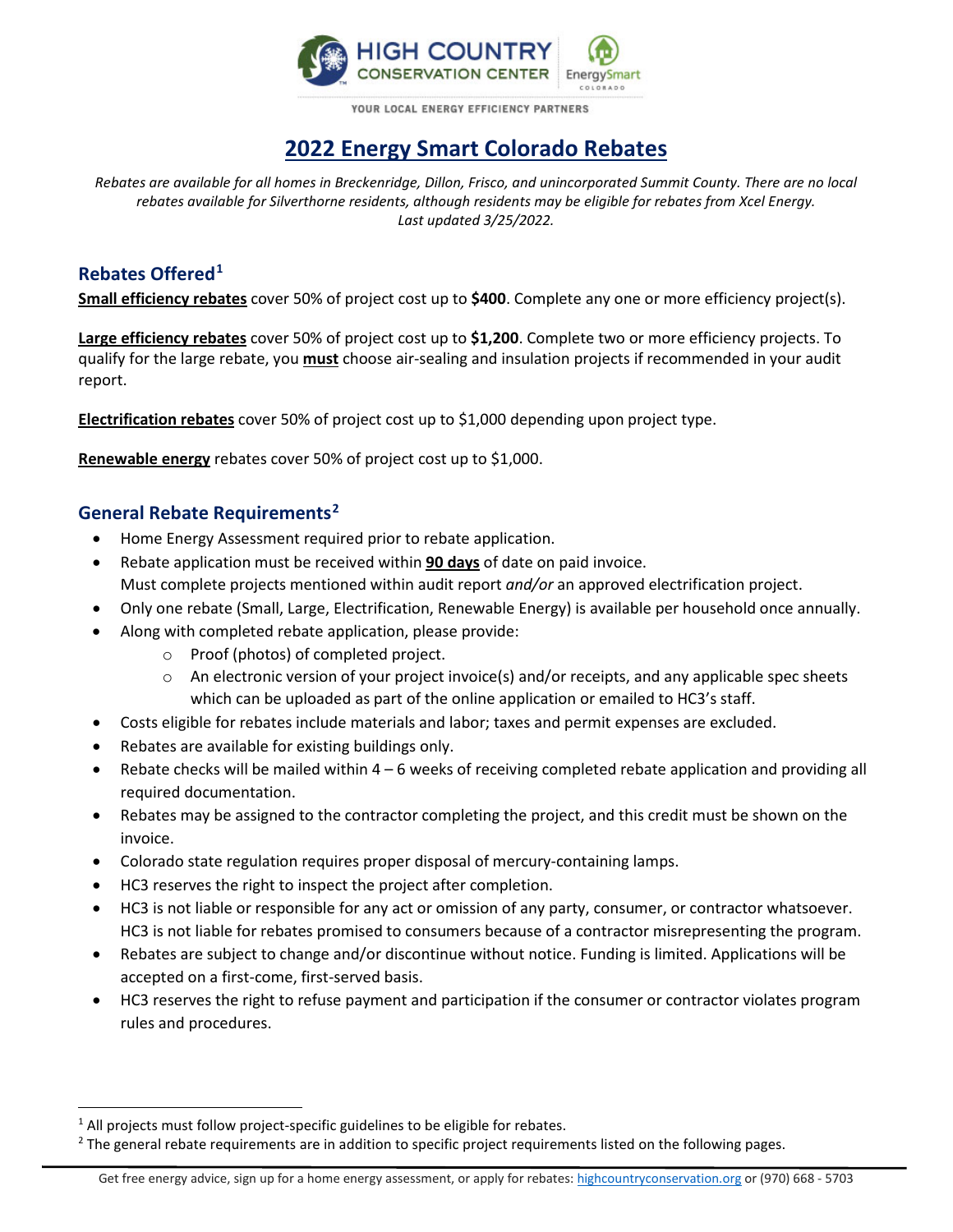

YOUR LOCAL ENERGY EFFICIENCY PARTNERS

# **Home Energy Efficiency Upgrades**

### **Air Sealing**

- Comprehensive air sealing (from attic through the basement/crawlspace) is required, and should be detailed on your contractor invoice. Weather stripping may be included.
- Infiltration levels must be measured by a blower door test (completed during an energy assessment) before and after air sealing, and shared with HC3.
- Your project must demonstrate at least a 10% air leakage reduction, as measured in CFM50 by a blower door test, unless you are already at or 3 air changes per hour (ACH50).
- If at/or below 3 air changes/hour before or after improvement, you are required to meet with an Energy Coach at HC3 to understand opportunities for fresh air ventilation and identify existing ventilation present in the home.

### **Balanced Ventilation (ERV/HRV)** – Energy Recovery Ventilation or Heat Recovery Ventilation

- Home should be at or below 0.35 Natural Air Changes per Hour (NACH), if not air sealing must be done before or in conjunction with ventilation project.
- Equipment must be labeled ENERGY STAR® to qualify.
- Ventilation unit is required to deliver fresh (supply) air to main living/work space and each bedroom/office, at a minimum.

### **Duct Sealing**

- Repair any damaged and disconnected ducts and straighten out flexible ducts that are tangled or crushed.
- Seal all leaks and connections with mastic, metal tape, or an aerosol-based sealant (AEROSEAL product OK.)
- Seal all registers and grills tightly to the ducts.
- Before and after CFM measurements for ducts required.
- Insulate ducts in unconditioned areas (attics/crawlspaces/garages); duct insulation of an R-value of 6 or higher.
- Prove all requirements above by detailed documentation on invoice(s) and/or photos.
- *Recommendations:*
	- o Evaluate your system's supply & return air balance, to ensure air return ducts not too small
	- o Include a new filter as part of any duct system improvement
	- $\circ$  Ensure there is no back drafting by getting a CAZ (combustion appliance zone) safety test after ducts are sealed (if you have combustion appliances/equipment in your home-gas/propane)

#### **Insulation**

- Air sealing must be completed prior to adding insulation (unless you are already at or below 0.35 NACH).
- Insulation projects must conform to the following R-values/details:

*Exterior Wall*: Insulate exterior/foundation walls to minimum R-21.

*Attic*: Insulate floor of unfinished attic to minimum R-60.

*Vaulted Ceiling*: Insulate the cavity to minimum R-49.

*Floor*: Insulate floor of living space above garage to minimum R-30.

*Crawlspace Conditioning*: Insulate crawl walls and rim joists to minimum R-19. Condition entire crawl with minimum 10-mil vapor barrier, sealed to the foundation/footers, encapsulating the entire space. Must seal vents. No insulation required in crawl ceiling.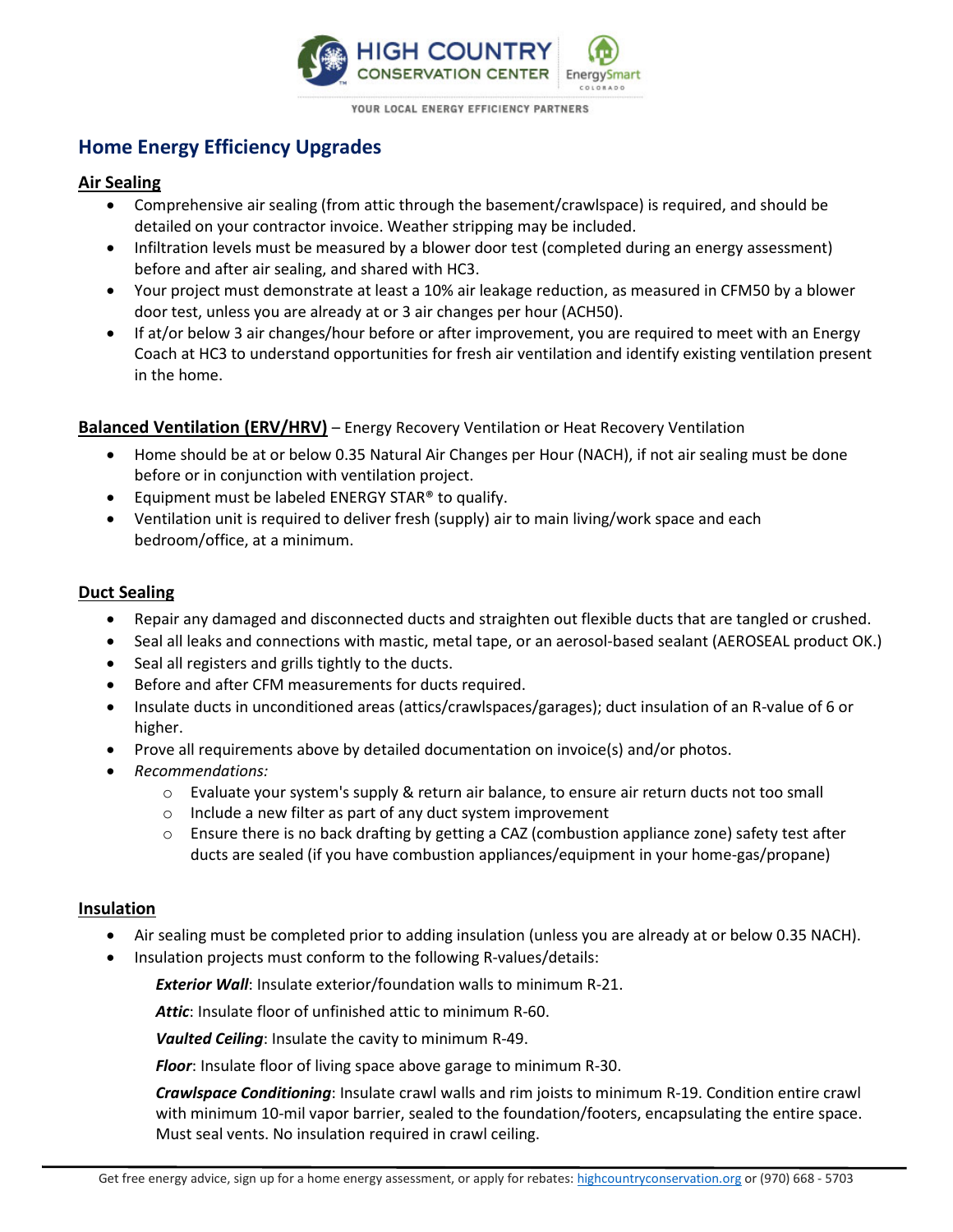

**VOUR LOCAL ENERGY FEFICIENCY PARTNERS** 

### **LED Lighting**

- ENERGY STAR® or DesignLights Consortium (DLC) label required.
- Must replace existing bulbs/fixtures, rebate is not available for the addition of new bulbs/fixtures.

### **Thermostats**

• Replace non-programmable, or broken, electric or gas thermostats with a programmable or SMART (Wi-Fi) thermostat, with setbacks programmed. Must replace in all zones.

### **Windows**

- **Storm Windows:** Must be labeled ENERGY STAR® and be sized and installed correctly.
- **Windows:** Must have U-values at .30 or less.

# **Electrification**

HC3 offers the following rebates for electrification projects. Electrification rebates cover 50% of project cost up to the amounts indicated below. Related electrical upgrades may be included in project costs:

- Cold Climate Air Source Heat Pump \$1,000
- Heat Pump Water Heater \$1,000
- Electric Vehicle Charging \$500
- Induction Cooktop/Range \$1,000

• Heat Pump Clothes Dryer – \$500

### **Cold Climate Heat Pump (ductless mini-split or ducted)**

- Ducted: HSPF 9+; Ductless: HSPF 10+.
- Must be rated for cold climates and provide heat down to 5°F or lower.
	- o Recommend investing in hyper heat (Mitsubishi), low ambient or extra low temperature heat pumps that heat to -13°F or lower.
- Compressor must be variable capacity (three or more distinct operating speeds, or continuously variable.)
- Load calculation required to right size outside unit and derate for high elevation.
- Must be used as primary heat source in the home/building.

### **Heat Pump Clothes Dryer**

• Must be labeled ENERGY STAR® to qualify. Ask your Energy Coach how these clothes dryers are different than traditional ones.

#### **Heat Pump (Hybrid) Water Heater**

• Must be labeled ENERGY STAR® and installed per manufacturer's specifications.

### **Electric Vehicle Charging**

- Level II charger purchase and installation.
- Charger must be hardwired.
- Applicant may not be participating in Xcel Energy's EV Accelerate At Home program.
- Photos of installation, including a photo of the nameplate must be provided.